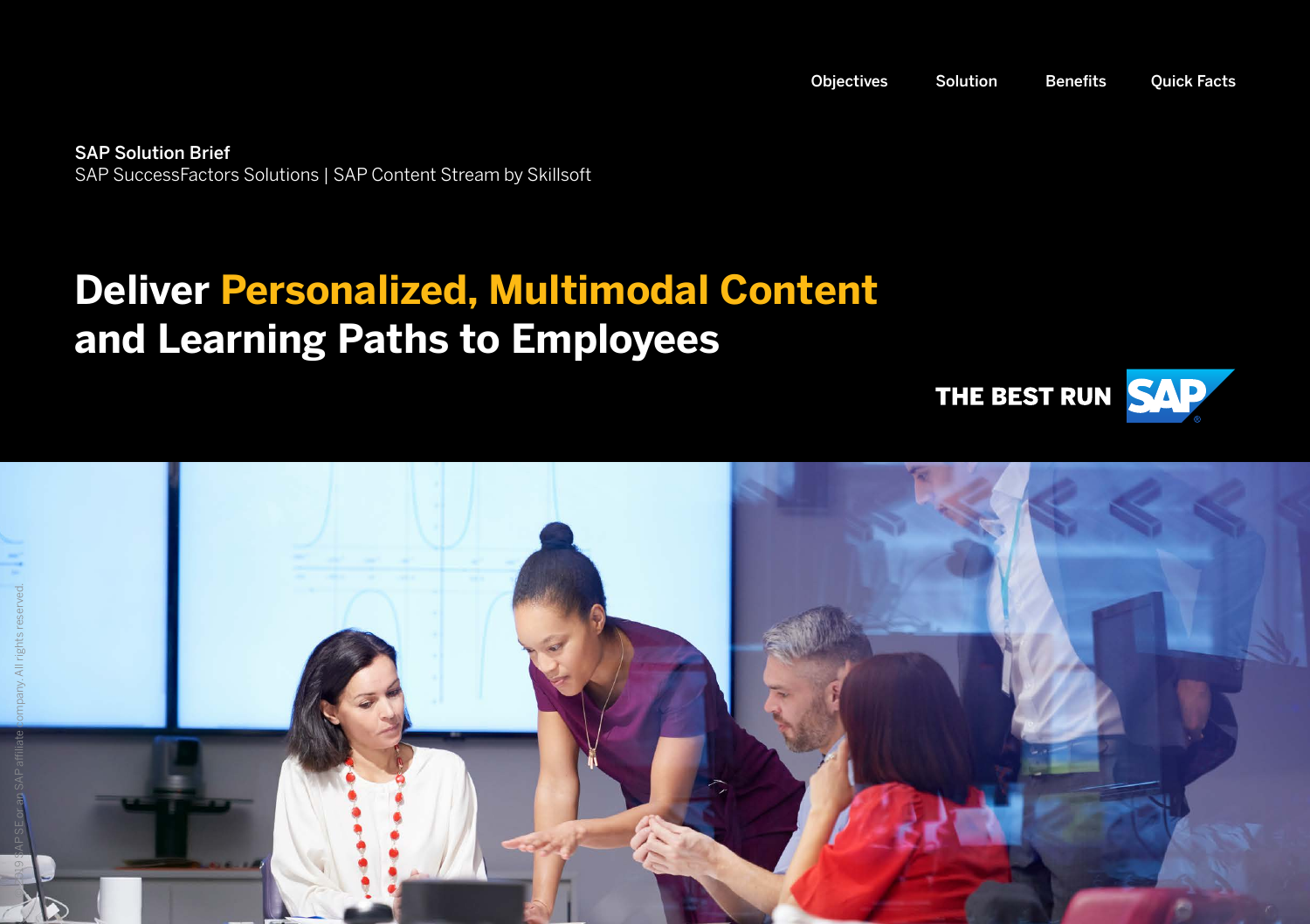<span id="page-1-0"></span>**Objectives**

# **Reimagine the Employee Learning Experience**

In the information age, **supporting lifelong, continual learning** is vital to powering organizational development. It's what enables people to progress from entry-level positions to senior leadership roles – and drives employee satisfaction and retention. But are your learning resources meeting the needs of modern learners?

**Reimagine the Employee Learning Experience**

Employees typically have less than a half-hour per week for training – so your challenge is helping them consume targeted, high-quality content in the course of their day-to-day work. This is critical to reskilling, upskilling, and investing in people transformation to meet business needs.

Many learning programs leave employees with limited content choices, poor user experiences, and no clear path forward. That's why we've extended the SAP® SuccessFactors® Learning solution with SAP Content Stream applications by Skillsoft.

Through an intelligent digital experience platform, you can deliver personalized learning experiences with curated, top-quality content on a range of topics across four editions – and in an employee's preferred format. Users benefit from individualized content and learning paths that won't disturb their daily workflow. At the same time, the solution empowers HR to centrally manage learning programs, connect learning activities to business objectives, and more.

 $\langle$  2/10  $\rangle$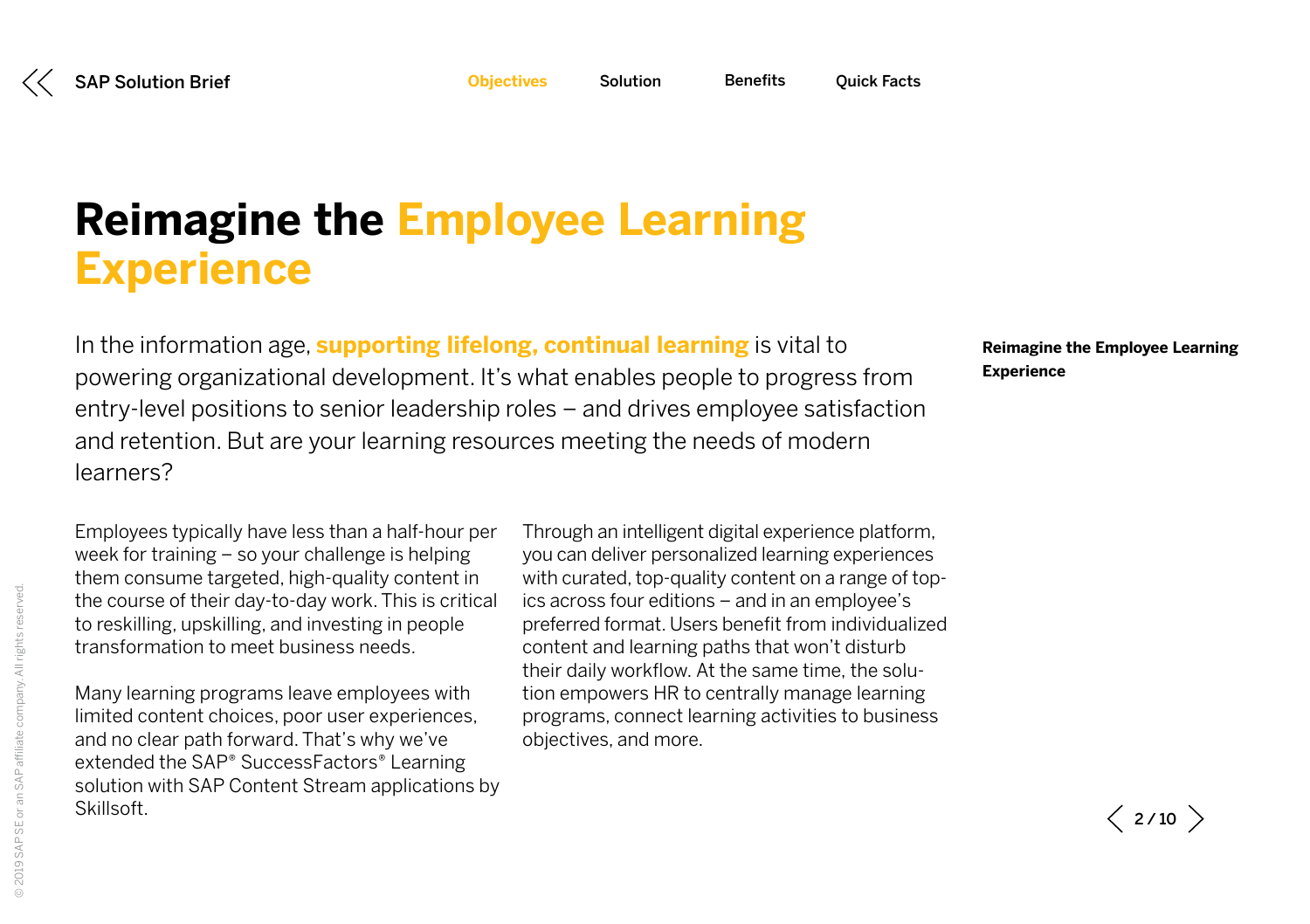| <b>Objectives</b><br><b>Quick Facts</b><br><b>Benefits</b> |
|------------------------------------------------------------|
|------------------------------------------------------------|

<span id="page-2-0"></span>

# <span id="page-2-1"></span>**Refreshed, Brain-Friendly Content Curated in Learning Paths**

SAP Content Stream by Skillsoft gives learners access to more than 500 curated learning paths, or channels, that are continually refreshed and developed based on the latest brain science to maximize engagement. All content is centralized and instantly searchable. The applications can also be used to centralize and search your own custom and third-party content. Depending on the content you choose to license, learners can search and access a curated, wide, and deep selection of courses and assets to achieve their learning and career outcomes. Resources include more than:

- 11,000 books and book summaries
- 7,000 microlearning courses
- 250 audiobooks and summaries
- 140 certifications
- 60 practice labs
- 35 test preparations

This multimodal, multilevel content is designed to be consumed by any learner, anywhere, anytime, regardless of learning style and preference. See the **[figure](#page-3-0)** on the next page.

### **Refreshed, Brain-Friendly Content Curated in Learning Paths**

[Customized, On-Demand Learning](#page-4-0)  **[Experiences](#page-4-0)** 

[Learning in the Flow of Work](#page-5-0)

[Four Focused Content Editions](#page-6-0) 

[Manage Learning Programs and](#page-7-0)  [Track Business Impacts](#page-7-0) 



With content available in multiple languages, SAP Content Stream helps you **upskill, retrain, and prepare** employees, and your business, for the future.

 $\langle$  3/10  $\rangle$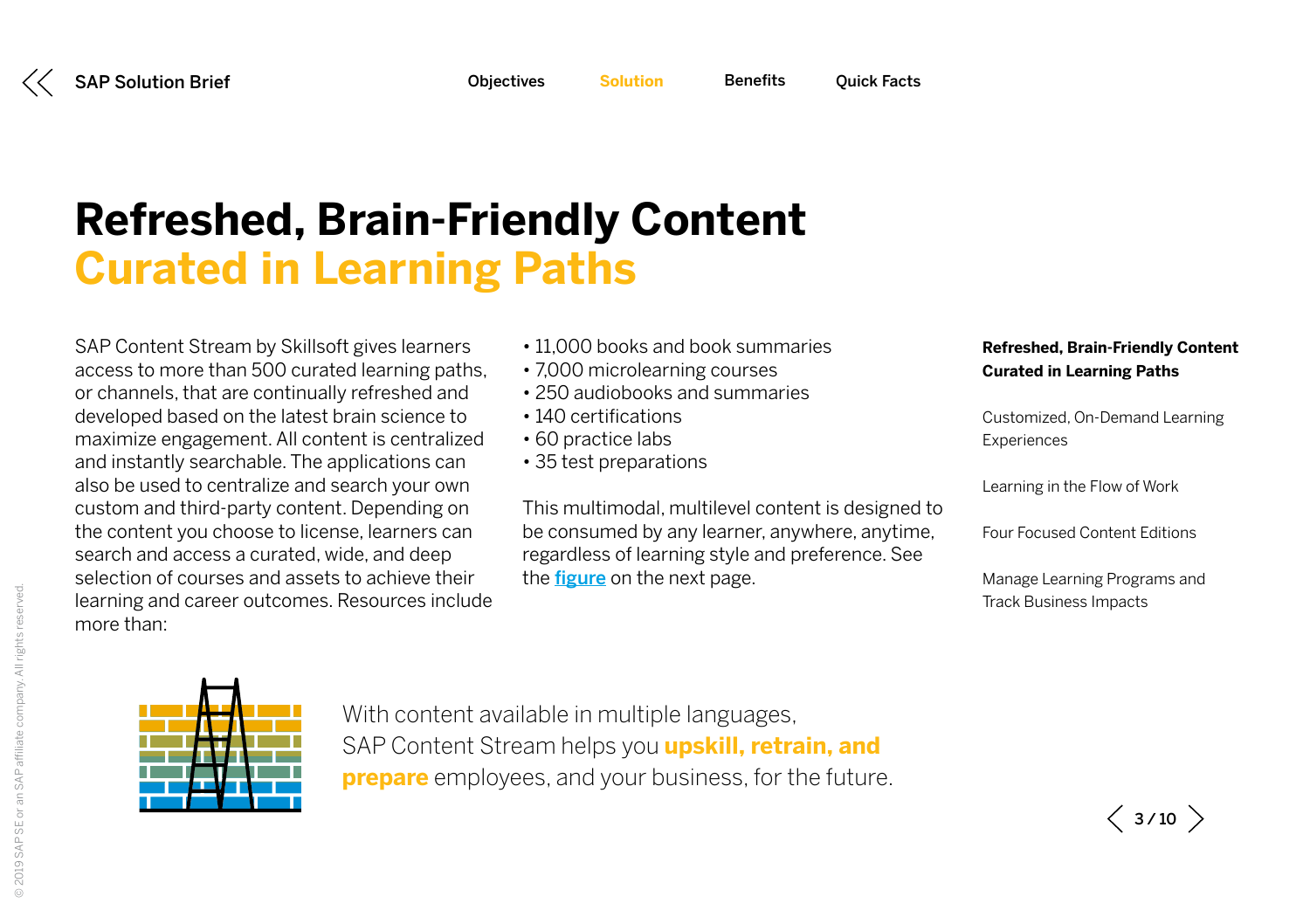<span id="page-3-0"></span>

Figure: A Multimodal, Multilevel Approach to Learning



Expert-driven video courses with insights from real-world gurus and microlearning for agile content delivery



>11,000 books from the industry's leading publishers, curated within channels

| Ожники                        |                                                                                                             |
|-------------------------------|-------------------------------------------------------------------------------------------------------------|
| BETTER                        |                                                                                                             |
| <b>CONTROL</b><br><b>SHOW</b> |                                                                                                             |
| ¢                             | $-11$<br>AND HOT<br>a Maria Andrew<br>of a cast he was at<br>Mar Allis<br>which will be developed to delive |

>250 audiobooks from one of the largest collections in the industry

### **Watch Read Listen Practice**

| $\overline{\phantom{a}}$                                                                                                                                                                                                                                                  | and the company of the company of<br><b>CONTRACTOR</b>                                                                                                                                                                                                                                                                                                                                                                                                       |
|---------------------------------------------------------------------------------------------------------------------------------------------------------------------------------------------------------------------------------------------------------------------------|--------------------------------------------------------------------------------------------------------------------------------------------------------------------------------------------------------------------------------------------------------------------------------------------------------------------------------------------------------------------------------------------------------------------------------------------------------------|
| the company's product the company's<br>lv n                                                                                                                                                                                                                               | <b>Bensie Berker Faciliates Batty</b>                                                                                                                                                                                                                                                                                                                                                                                                                        |
| <b>Subscribed</b><br>Minimum Scottish Texas<br><b>STATISTICS</b><br>٠<br>tenderice<br><b><i><u>A department for the program of the set</u></i></b><br>and it is a firmly been as the                                                                                      | between the set the University Change of Concernsion and<br>for the difference could be a complete to the first product of the complete<br>the following completes contract the product of the following<br>Contract Communication of the Middle Communication<br>and the first product of the con-<br><b><i>International Constitution Constitution</i></b>                                                                                                 |
| -----<br><br><b>STORY OF</b><br><b>CONTRACTOR</b><br><b>COLLECTIVE</b><br><b>CONTRACTOR</b><br>۰<br>to product partial star for between a site at your<br>-<br>$\sim$<br><b>CALCULATION</b><br>---<br>because to prove to stight a phone to a school<br><b>CONTRACTOR</b> | <b>Hill and County</b><br>- -<br>the state and process continued to the term of the first<br><b>LEW CONTRACTOR</b> CONTRACTOR CONTRACTOR<br><b>Bill Walnut Links</b><br><b>Concrete Service Street</b><br><b>CALCULATION INCOME.</b><br>CONTROLL COMPANY<br><b>BUR RATION LOS CONTINUES</b><br>The distance in a departure<br><br>÷<br>The complete control<br>The company's company's company's<br>Contractor of the contractor of the con-<br><b>STATE</b> |
| THE PRODUCTS CAPTULE THE R. P. LEWIS<br>÷<br>---<br><b>CARD COMMAND</b>                                                                                                                                                                                                   | In this work is a dealer from the con-<br><b>Services</b><br><b>BUSINESS INTERNATIONAL</b><br><b>BURGLING MAKES WAS</b>                                                                                                                                                                                                                                                                                                                                      |

Content in various formats, including facilitator guides, accompanying slides, practice labs, boot camps, assessments, and mentoring opportunities

### **[Refreshed, Brain-Friendly Content](#page-2-1)  [Curated in Learning Paths](#page-2-1)**

[Customized, On-Demand Learning](#page-4-0)  [Experiences](#page-4-0)

[Learning in the Flow of Work](#page-5-0)

[Four Focused Content Editions](#page-6-0) 

[Manage Learning Programs and](#page-7-0)  [Track Business Impacts](#page-7-0)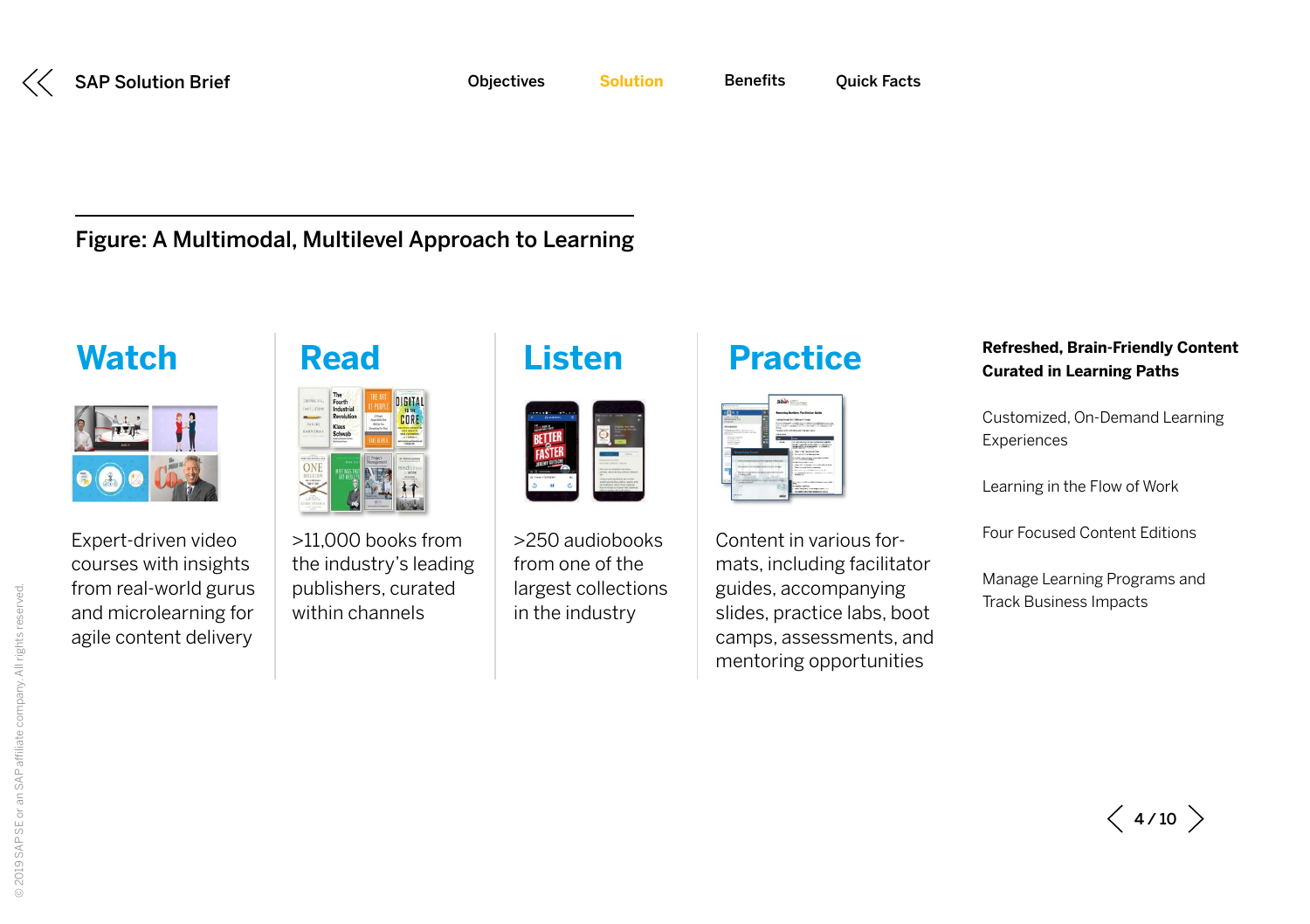**[Benefits](#page-8-0)** 

# <span id="page-4-0"></span>**Customized, On-Demand Learning Experiences**

SAP Content Stream delivers personalized, intelligent content recommendations to users based on their interests, career goals, unique learning styles, and content preferences. Users love the solution's intuitive-to-use experience that proposes content relevant to them and serves it up through learning paths that are updated as their interests and goals change.

The digital experience platform automatically remembers when and where busy learners stop a session and reminds them where they left off so they can resume learning in seconds. The

personalized learning experience grows and adapts to each user's evolving needs so they remain challenged. And curriculum maps guide learners throughout their careers.

HR professionals and managers can select prebuilt curriculum maps and build personalized learning paths for their people – for example, to meet specific objectives or to drive cultural or process change. Learners can also create their own learning "playlists" so they can easily watch, read, or listen on demand using any device, whether they are flying, driving, or waiting in line.

[Refreshed, Brain-Friendly Content](#page-2-1)  [Curated in Learning Paths](#page-2-1)

### **Customized, On-Demand Learning Experiences**

[Learning in the Flow of Work](#page-5-0)

[Four Focused Content Editions](#page-6-0) 

[Manage Learning Programs and](#page-7-0)  [Track Business Impacts](#page-7-0) 



Curated playlists and curriculum maps guide learners through the stages of their careers, consistently **building on existing knowledge**.

 $\langle$  5/10  $\rangle$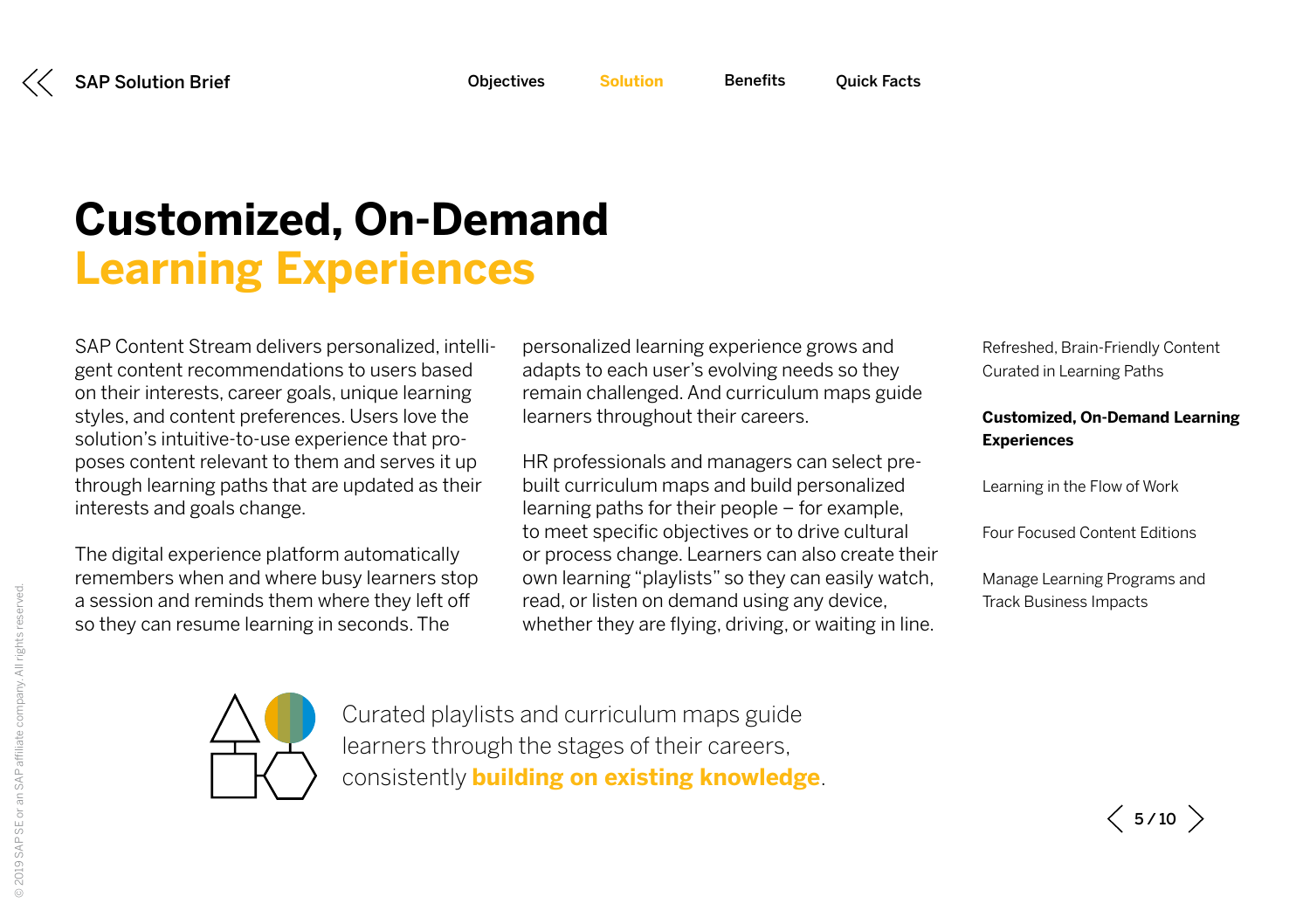# <span id="page-5-0"></span>**Learning in the Flow of Work**

SAP Content Stream makes available an embedded, synchronized learning assistant (ELSA) – a browser plug-in that users can download to incorporate learning into their daily work. Imagine empowering users with in-context learning – available through a browser plug-in – directly in their natural workflow so they can:

- Access leadership training tips and videos throughout their workday
- Explore technical information and ideas to drive digital transformation
- Discover useful information that aligns with their interests by leveraging elastic-search capabilities through an enterprise-grade search engine that provides a similar experience to market-leading consumer Web sites
- Get instant answers to questions in Slack software from Slack Technologies
- Access instant training on apps such as Google Analytics

[Refreshed, Brain-Friendly Content](#page-2-1)  [Curated in Learning Paths](#page-2-1)

[Customized, On-Demand Learning](#page-4-0)  **[Experiences](#page-4-0)** 

#### **Learning in the Flow of Work**

[Four Focused Content Editions](#page-6-0) 

[Manage Learning Programs and](#page-7-0)  [Track Business Impacts](#page-7-0) 



The ELSA plug-in works with a **variety of popular browsers** such as Google Chrome and Microsoft Explorer.

 $\langle$  6/10  $\rangle$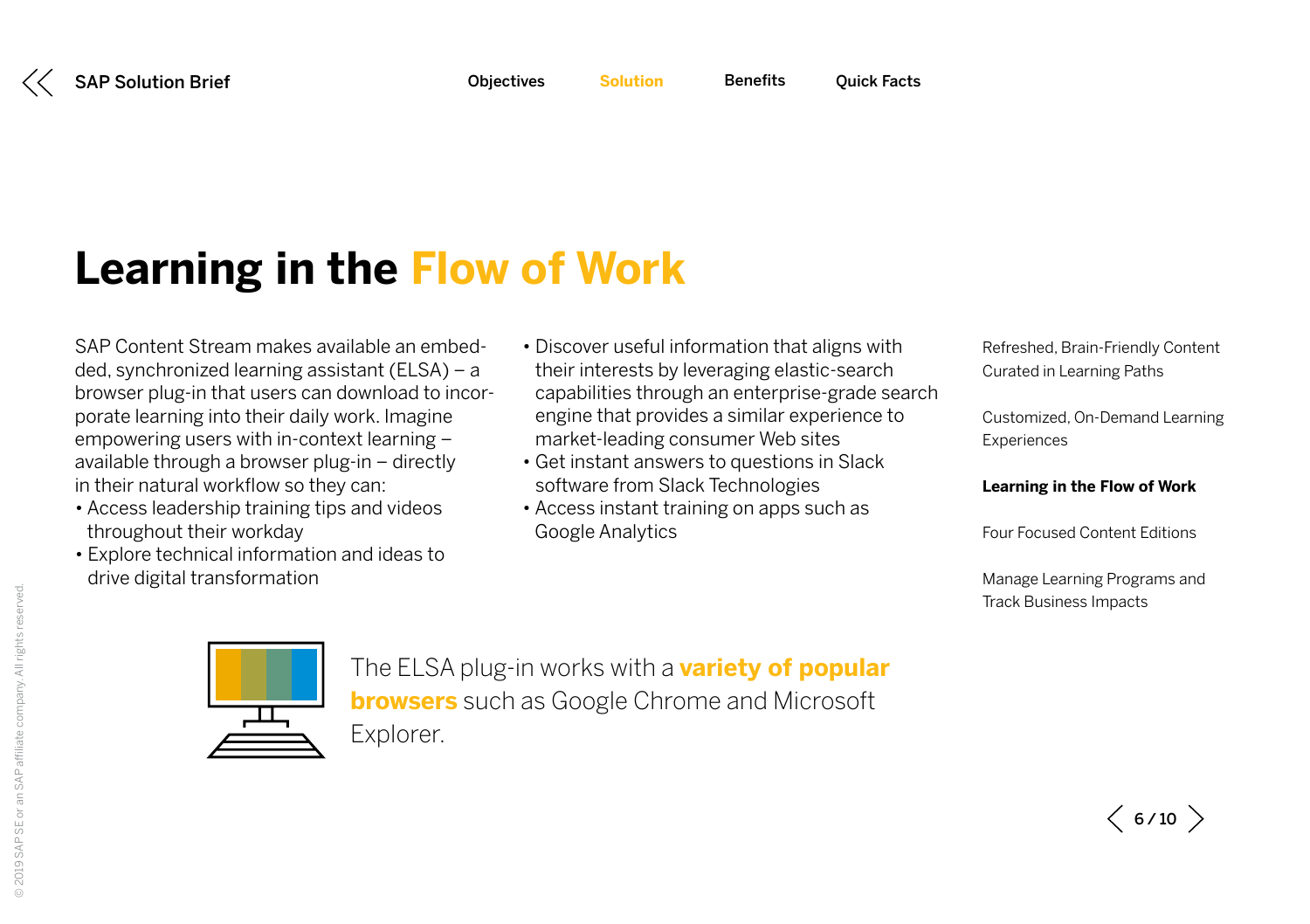<span id="page-6-0"></span>

# **Four Focused Content Editions**

Every business has different content needs and employee requirements. That's why SAP Content Stream offers four different content editions that can be licensed separately to help meet your organization's goals, including:

- SAP Content Stream, productivity and collaboration edition: This standard content package equips nearly everyone in your organization to drive team and organizational performance and use digital technologies. Make available thousands of curated videos, courses, and books to help ensure your people are digitally literate.
- SAP Content Stream, leadership and digital transformation edition: Deliver digital and leadership training for the digital age to build capable leaders, support leaders through critical transition points, and develop tenured leaders in emerging digital competencies.
- SAP Content Stream, business essentials edition: Help employees develop businesscritical skills with broadly applicable content covering everything from time management and conflict management to Six Sigma.
- SAP Content Stream, technology and developer edition: Geared for technical and developer audiences, this content package keeps your tech workforce ahead of the IT curve. Give staff a clear career path that inspires and incentivizes them to stay and grow through dynamic, free professional development and education.

[Refreshed, Brain-Friendly Content](#page-2-1)  [Curated in Learning Paths](#page-2-1)

[Customized, On-Demand Learning](#page-4-0)  **[Experiences](#page-4-0)** 

[Learning in the Flow of Work](#page-5-0)

#### **Four Focused Content Editions**

[Manage Learning Programs and](#page-7-0)  [Track Business Impacts](#page-7-0) 

 $\langle$  7/10  $\rangle$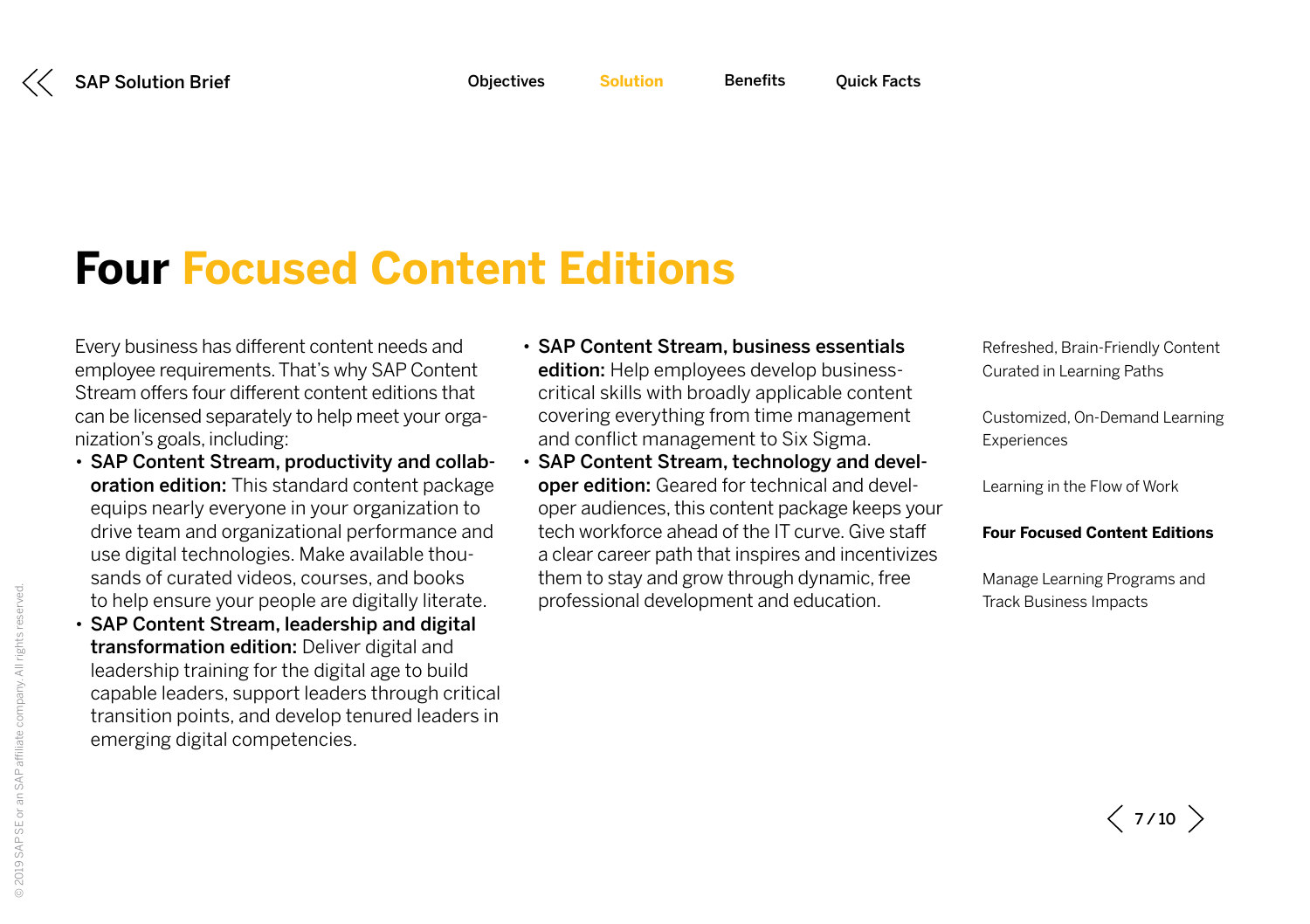# <span id="page-7-0"></span>**Manage Learning Programs and Track Business Impacts**

SAP Content Stream provides powerful administration, tracking, and reporting of employee learning across your organization. It helps you:

- Demonstrate how learning activities support key business objectives: Align all content to business deliverables so that when you design learning programs, you can align content to specific business outcomes and report on the real impact of training.
- Quantify program value: Show the value of learning investments, including new skills gained, the impacts on salary hours, total benefit, and benefit-to-cost return.
- Track activity: Dashboards make it easy to show business impact, engagement, and content use, as well as to provide a quick overview of the learning occurring across the enterprise. At any time, you can drill deeper into learning data to see trends and answer complex questions.

**[Benefits](#page-8-0)** 

• Monitor and manage learning activity: SAP Content Stream integrates with SAP SuccessFactors Learning to support aggregated data and holistic management.

[Refreshed, Brain-Friendly Content](#page-2-1)  [Curated in Learning Paths](#page-2-1)

[Customized, On-Demand Learning](#page-4-0)  **[Experiences](#page-4-0)** 

[Learning in the Flow of Work](#page-5-0)

[Four Focused Content Editions](#page-6-0) 

**Manage Learning Programs and Track Business Impacts**



With SAP Content Stream, you can **measure the true business impact** of your corporate learning program.

 $\langle$  8/10  $\rangle$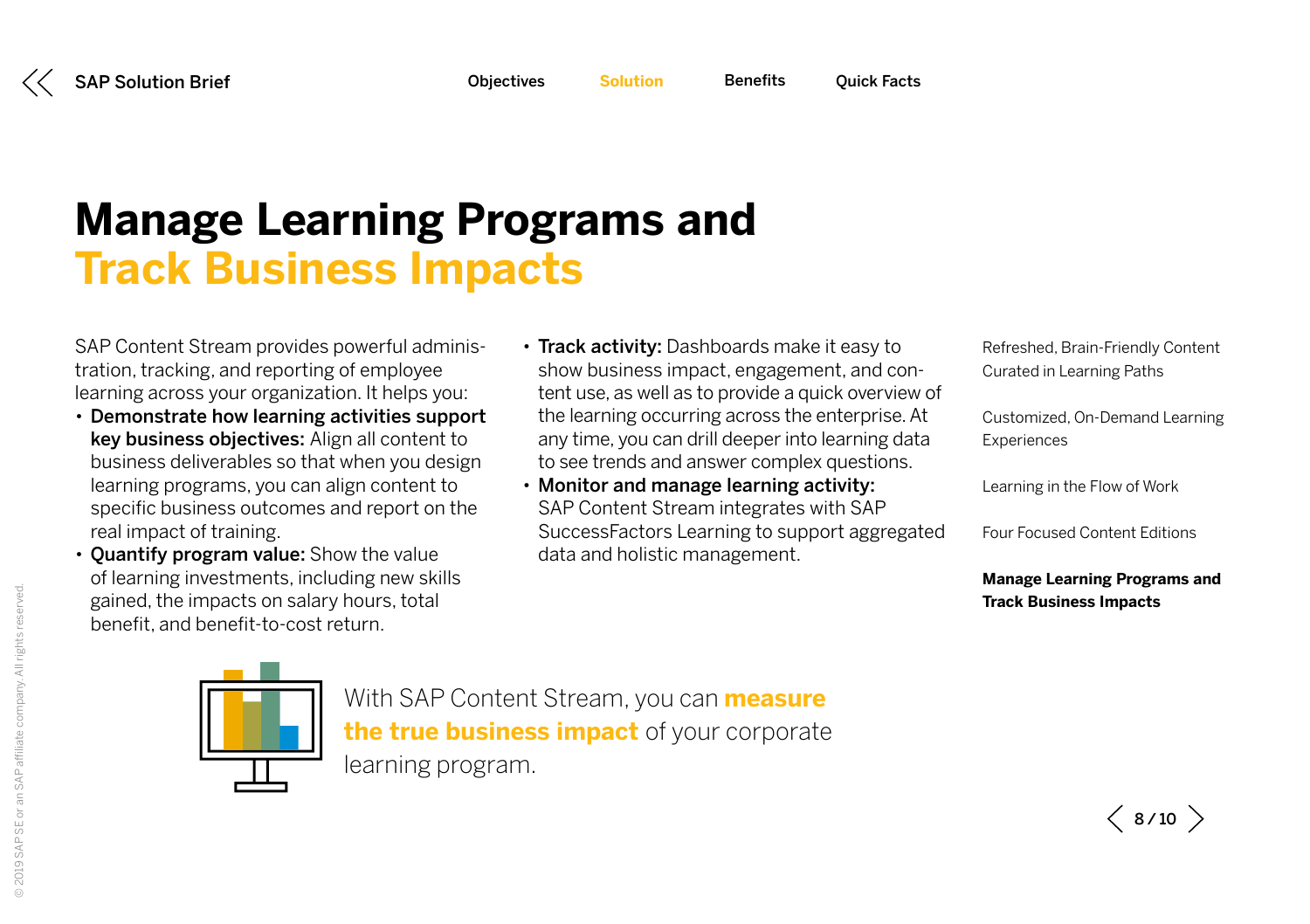# <span id="page-8-0"></span>**Realize the Benefits**

With SAP Content Stream, you can meet the needs of modern learners by delivering personalized, intelligent learning experiences that:

- Save HR time and effort by delivering precurated, multimodal content that upskills, reskills, and nurtures multigenerational workforces
- Increase employee learning and engagement by personalizing content delivery and modes
- Inspire and incentivize employees to learn, grow, and realize business goals
- Empower HR and managers to customize learning paths that align with business objectives
- Quantify the value of learning by monitoring and evaluating employee progress and achievement
- Extend and optimize your existing content and technology investments with just-in-time learning in the course of daily work

The user-friendly platform increases user adoption and learner engagement. After launching the digital experience platform, customers have reported significant improvements in the use of their e-learning content.

#### **Realize the Benefits**



**Maximize the business impact** of

your learning investments.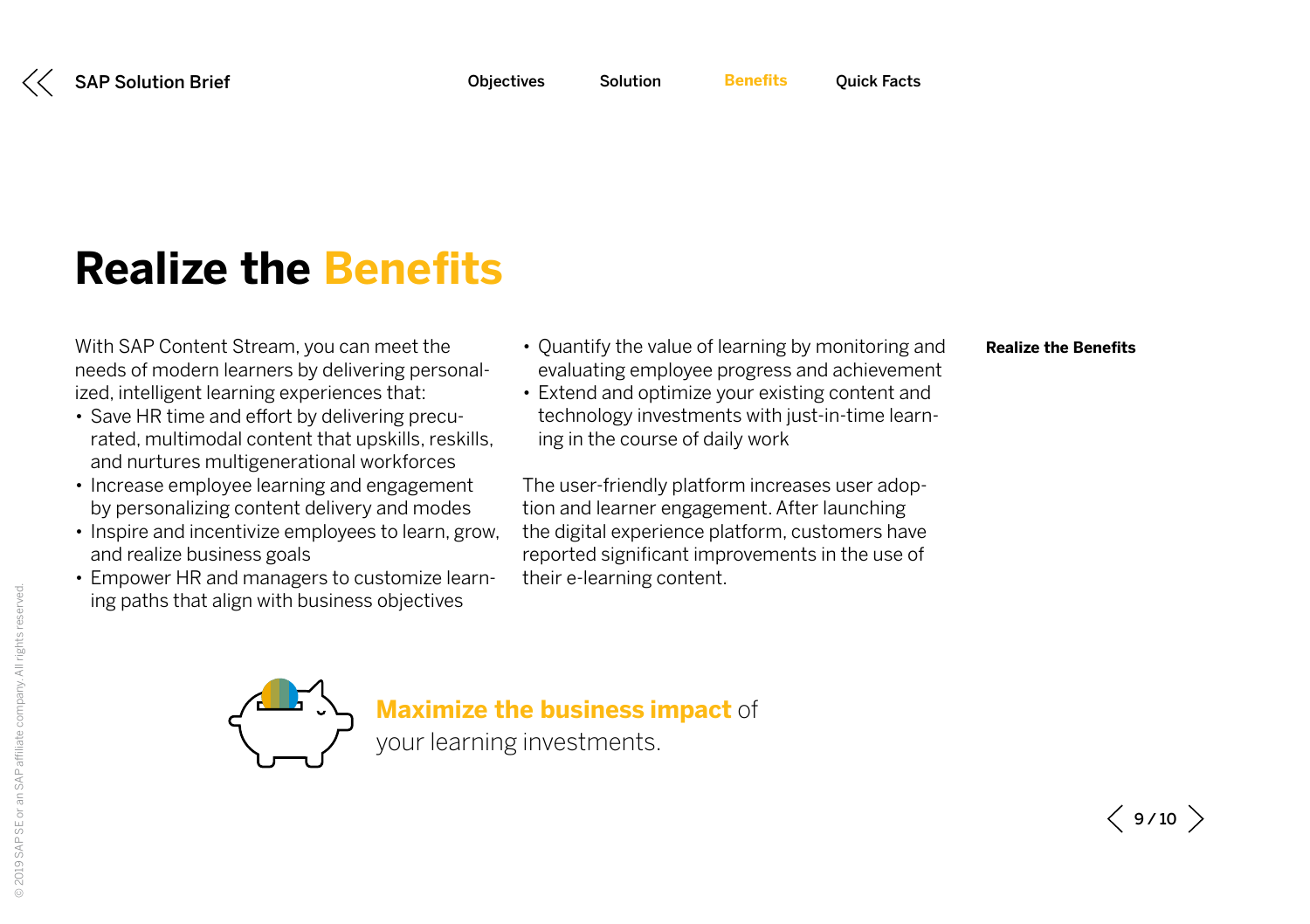SAP® Content Stream applications by Skillsoft incorporate a user-centered digital content experience platform that extends the SAP SuccessFactors® Learning solution to maximize learner engagement and business impact. The applications simplify how you source, curate, and deliver content; develop personalized learning paths; and monitor, track, and report on employee progress. Choose from four content editions to meet the needs of your organization.

### **Objectives**

- Close critical skill gaps
- Engage learners with a personalized learning experience
- Develop talent to support growth and strategic initiatives
- Equip employees to drive digital transformation
- Support employee retention and job satisfaction

### Solution

- Precurated content developed by experts
- Personalized content delivery
- Intuitive content discovery and crossplatform delivery
- Multiple learning modalities to meet learning preferences
- Real-time reporting on progress

### **Benefits**

- Reduce time and effort sourcing and aggregating content
- Increase employee learning and engagement
- Empower HR and managers to customize learning paths
- Quantify the business impacts of learning investments

### Learn more

To find out more, call your SAP representative today or visit us **[online](http://www.sap.com/products/content-stream-skillsoft.html)**.

<span id="page-9-0"></span>